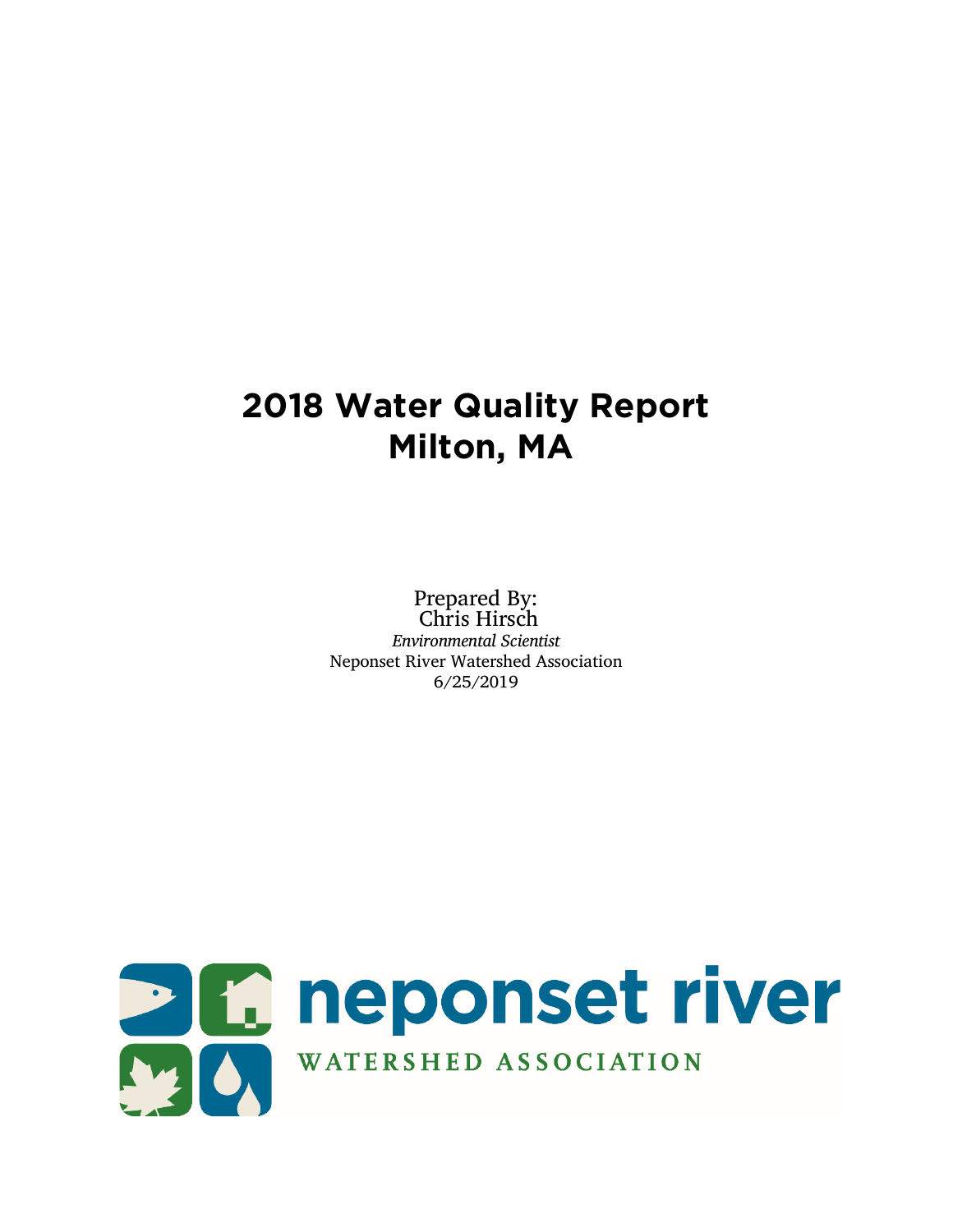## Introduction:

The Neponset River Watershed Association (NepRWA) has been collecting water quality data in Milton and throughout the Neponset River watershed for over 20 years. Samples are collected by volunteers through the Citizen Water Monitoring Network (CWMN) and by NepRWA staff through the Hot Spot program.

There are ten permanent CWMN stations within and bordering the town of Milton; three on Pine Tree Brook, three on Unquity Brook and four on the Neponset River. CWMN stations are sampled once per month between May and October. Waterbodies in Milton are tested for *E.coli*, total phosphorus, pH, dissolved oxygen, temperature, and flow rate. Select sites may also be tested for ortho-phosphate, total nitrogen, ammonia, and chlorophyll a. Hot spots are tested for *E.coli*, ammonia, and surfactants. The parameters discussed are limited to those that are tested at every site.



**Figure 1: Map of CWMN Sites in Milton**

Data gathered by the CWMN volunteers are used to track the health of the Neponset River and its tributaries, and to locate pollution hot spots for follow-up sampling. Hot Spot sampling in Milton has occurred in Unquity Brook, and Pine Tree Brook. In each case, the goal of the Hot Spot sampling was to locate potential sources of sewage contamination.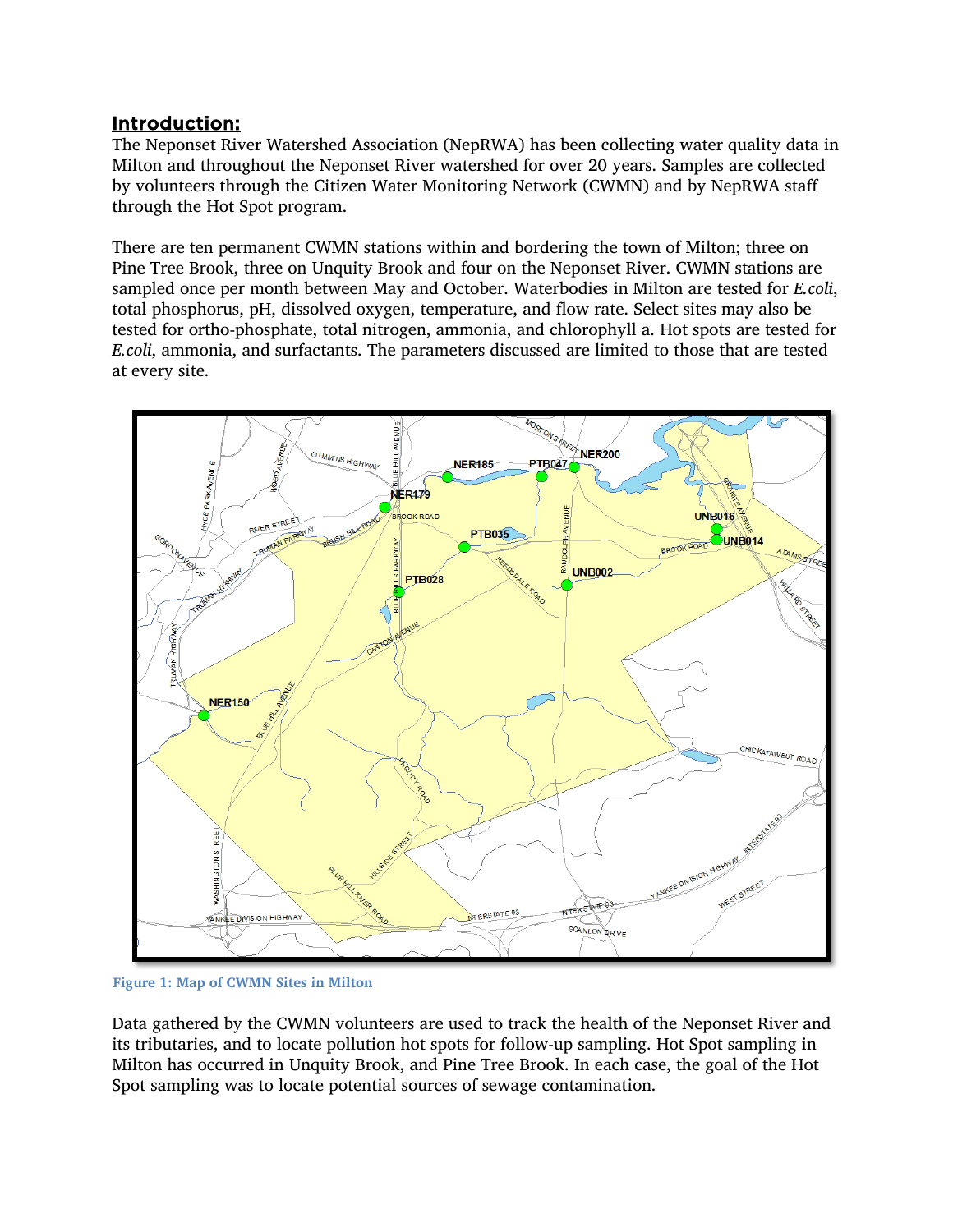This report is intended to provide a summary and interpretation of the results from CWMN and subsequent Hot Spot sampling. The raw water quality data are available upon request.

## **Milton Water Quality Analysis**

## E.coli

*E.coli* bacteria are used to assess a waterbody's suitability for human contact during recreational activities. They are often used as indicators of the presence of other more dangerous pathogens associated with human and animal waste. In Massachusetts there are two criteria for what is considered an acceptable level of *E.coli* within a Class B waterbody. No single sample shall exceed 235 Colony Forming Units (CFU) and/or the geometric mean of at least 5 samples taken within the same season shall not exceed 126 CFU.



**Figure 2-4: Geometric mean of** *E.coli* **concentrations over the past 10 years in Milton, MA**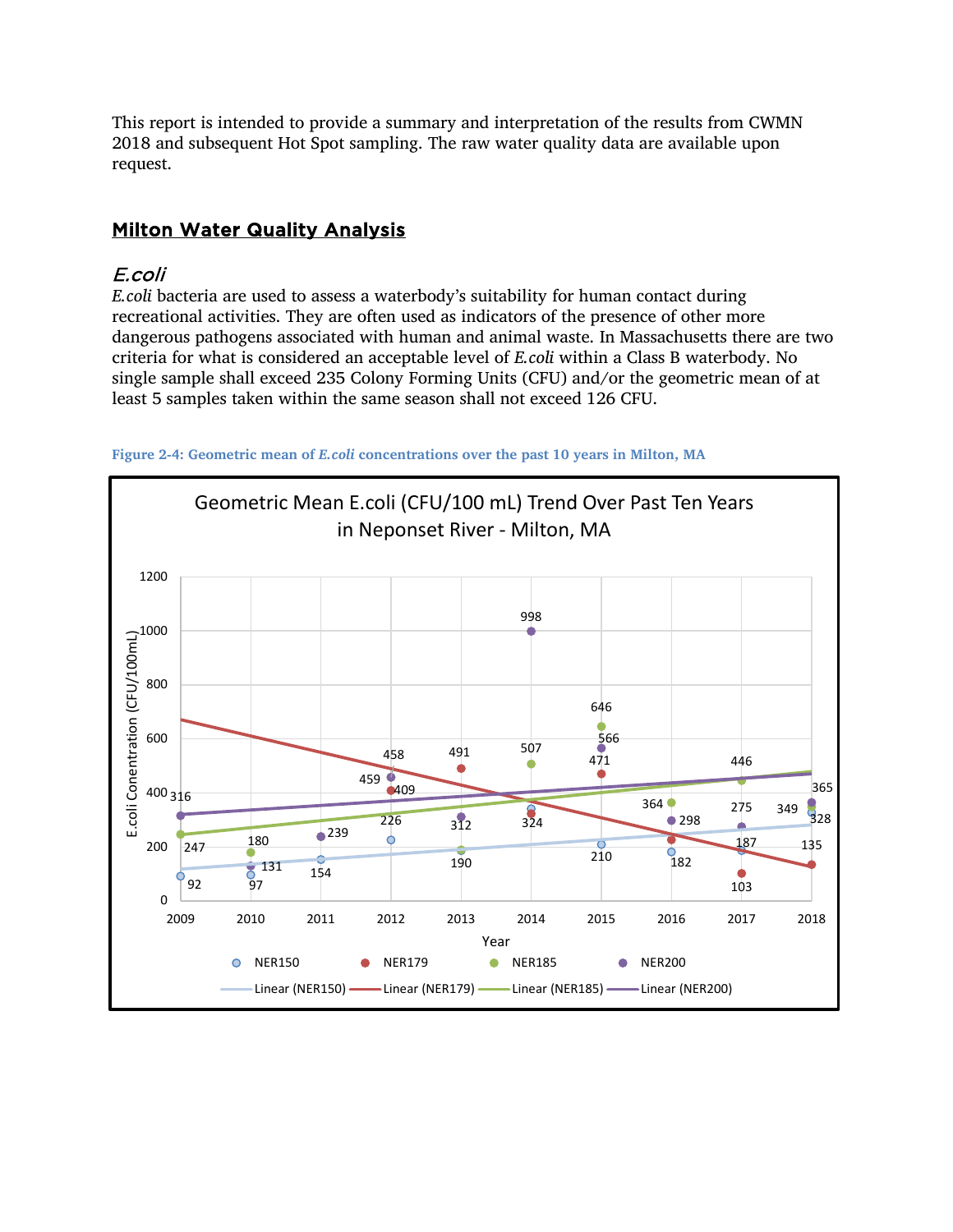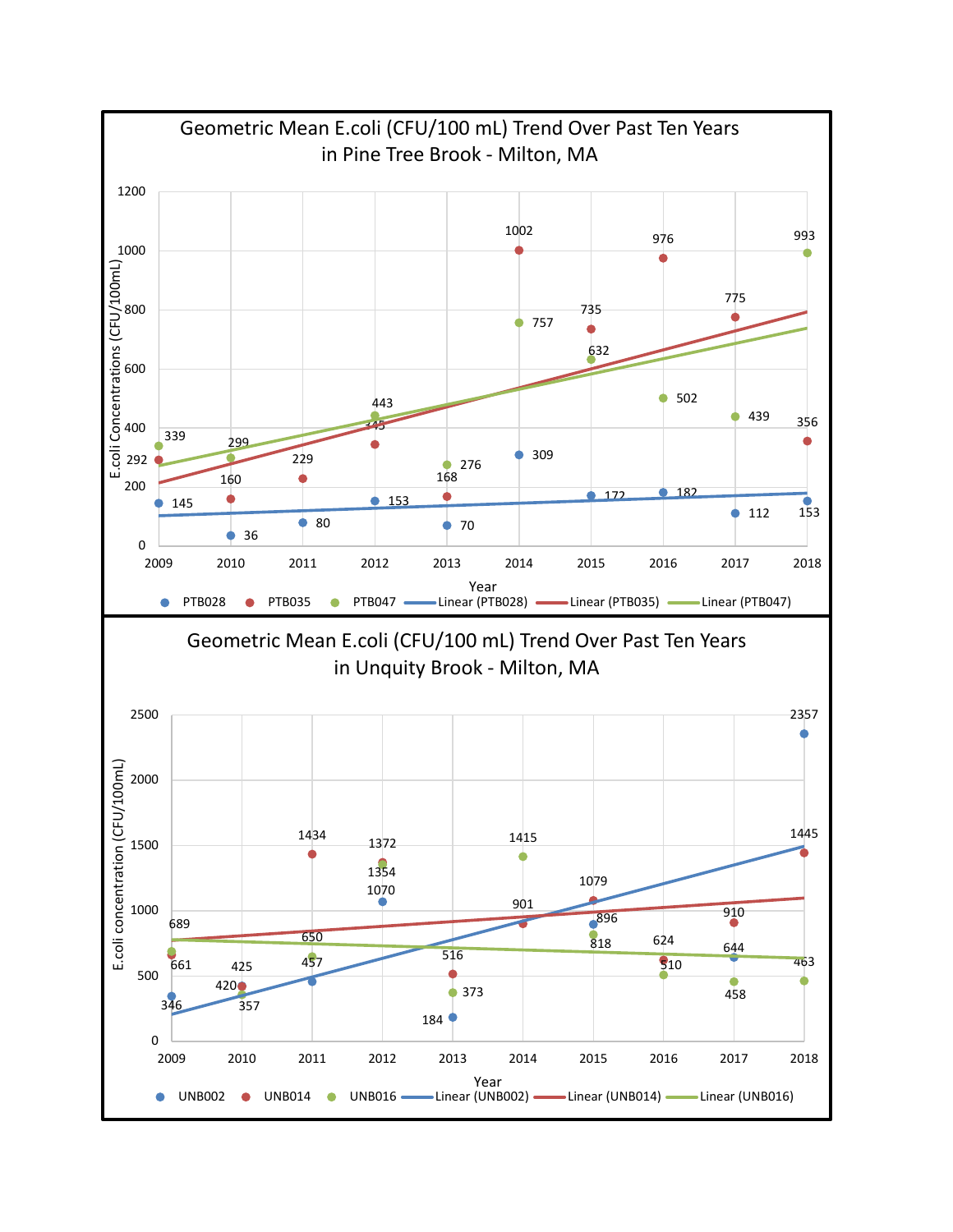Figures 2-4 suggest that *E.coli* concentrations have generally been increasing over the past ten years, with the exception of NER179 where *E.coli* concentrations have been declining. The sites that have seen the largest increases in *E.coli* concentrations over the past decade are UNB002, PTB035, and PTB047.

UNB002 had alarmingly high concentrations of *E.coli* pollution in 2018. This site typically has very low flow during the summer months, and occasionally becomes a series of isolated pools. This is the perfect conditions for *E.coli* to breed. This brook is also heavily influenced by stormwater runoff as seen in Table 2.

PTB035 had lower than average *E.coli* concentrations in 2018, but is still trending upward because of high concentrations in recent years. Conversely, water quality in PTB047 had been improving in recent years until it peaked in 2018. Almost all of the sites had higher E.coli concentrations in 2018 than the average of the previous 9 years, see Table 1.

NER150, NER185, and PTB028 were the only sites to meet swimmable standards in the past 10 years, and they only did so sporadically. None of the sites on Unquity Brook met swimmable standards this decade. The majority of the sites on the Neponset River met boatable standards over the past decade, with the exception of 6 instances, all within the last 5 years. The sites on Pine Tree Brook also met boatable standards the majority of the time. Unquity brook only met boatable standards about a quarter of the time over the past decade, with UNB016 having the best compliance rate.

| Site ID       | <b>Average Geometric Mean of E.coli</b><br>(CFU/100mL) 2009-2017 | Geometric mean of E.coli<br>concentrations (CFU/100mL) $2018$ |
|---------------|------------------------------------------------------------------|---------------------------------------------------------------|
| <b>NER150</b> | 174                                                              | 328                                                           |
| <b>NER179</b> | 301                                                              | 135                                                           |
| <b>NER185</b> | 328                                                              | 349                                                           |
| <b>NER200</b> | 351                                                              | 365                                                           |
| <b>PTB028</b> | 117                                                              | 153                                                           |
| <b>PTB035</b> | 399                                                              | 356                                                           |
| <b>PTB047</b> | 473                                                              | 993                                                           |
| <b>UNB002</b> | 477                                                              | 2357                                                          |
| <b>UNB014</b> | 813                                                              | 1445                                                          |
| <b>UNB016</b> | 654                                                              | 463                                                           |

#### **Table 1:** *E.coli* **concentrations in 2018 compared to previous 10 year average**

One major source of *E.coli* contamination is stormwater runoff. Table 2 suggests that all of the sites in Milton are heavily impacted by stormwater runoff. At some sites *E.coli* values were over 10 times the concentration they were under dry weather conditions. Although, it is worth pointing out that some sites have poor *E.coli* water quality regardless of weather.

Improper disposal of pet waste in the street, lawns, and catch basins is the most common source of *E.coli*. However, some is also the result of naturally occurring wildlife waste. Nonstructural BMPs that educate citizens about proper pet waste disposal, and regular cleaning of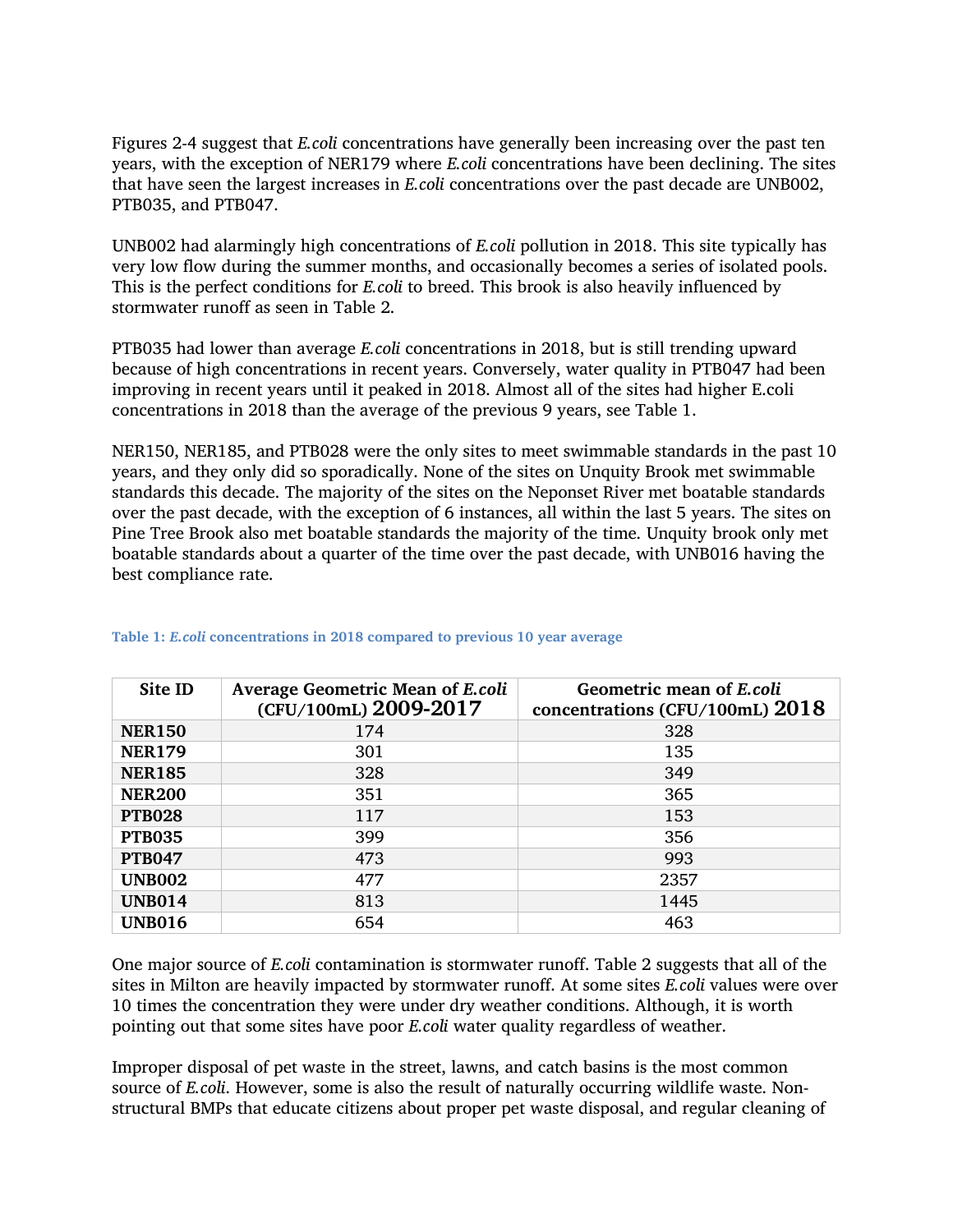catch basins should help reduce *E.coli* loads. Infiltration BMPs are also highly effective in reducing *E.coli* loading before it reaches a waterbody and building those types of BMPs should be a prioritized when possible.

| Weather       | <b>Total</b><br><b>Number of</b><br><b>Samples</b><br>2018 | <b>Geometric Mean</b><br>E.coli Conc.<br>(cfu/100ml) | Weather       | <b>Total Number</b><br>of Samples<br>2018 | <b>Geometric Mean</b><br>E.coli Conc.<br>(cfu/100ml) |
|---------------|------------------------------------------------------------|------------------------------------------------------|---------------|-------------------------------------------|------------------------------------------------------|
| <b>NER150</b> |                                                            |                                                      | <b>PTB035</b> |                                           |                                                      |
| Dry           | 3                                                          | 82                                                   | Dry           | 3                                         | 170                                                  |
| Wet           | 3                                                          | 1302                                                 | Wet           | $\overline{2}$                            | 1072                                                 |
| <b>NER179</b> |                                                            |                                                      | <b>PTB047</b> |                                           |                                                      |
| Dry           | 3                                                          | 45                                                   | Dry           | 3                                         | 301                                                  |
| Wet           | 3                                                          | 401                                                  | Wet           | 3                                         | 3278                                                 |
| <b>NER185</b> |                                                            |                                                      | <b>UNB002</b> |                                           |                                                      |
| Dry           | 3                                                          | 163                                                  | Dry           | 3                                         | 969                                                  |
| Wet           | 3                                                          | 748                                                  | Wet           | 3                                         | 5733                                                 |
| <b>NER200</b> |                                                            |                                                      | <b>UNB014</b> |                                           |                                                      |
| Dry           | 3                                                          | 144                                                  | Dry           | 3                                         | 611                                                  |
| Wet           | 3                                                          | 925                                                  | Wet           | 3                                         | 3420                                                 |
| <b>PTB028</b> |                                                            |                                                      | <b>UNB016</b> |                                           |                                                      |
| Dry           | 3                                                          | 58                                                   | Dry           | 3                                         | 308                                                  |
| Wet           | 3                                                          | 398                                                  | Wet           | 3                                         | 700                                                  |

#### **Table 2:** *E.coli* **concentrations in 2018 during wet and dry weather**

In 2016, three suspected illicit discharges along Unquity brook were discovered by NepRWA staff via Hot Spot monitoring. The discovered sites were behind the police station, a private sewer discharging under Brook Rd, and the culvert discharging from under Reedsdale Rd. The Milton police station received major stormwater upgrades, which we are hoping will translate into water quality improvements at UNB002. Follow up sampling at the Brook Rd illicit discharge shows that the town has resolved this issue.

Hot Spot monitoring of Pine Tree Brook has not uncovered any conclusive illicit discharges. However, it does support the notion that there are high instream *E.coli* levels in Pine Tree Brook most of the time. Continued efforts in this area will hopefully uncover the source of the *E.coli* bacteria.

While there are four CWMN stations along the Neponset River that abut the Town of Milton we do not suspect that Milton is the major contributor of *E.coli* in these areas. There are several known illicit discharges in Hyde Park and Mattapan that are likely causing the high levels of *E.coli* during dry weather in this part of the river. Further monitoring of the Milton outfalls in this section of the river would be good in order to confirm this.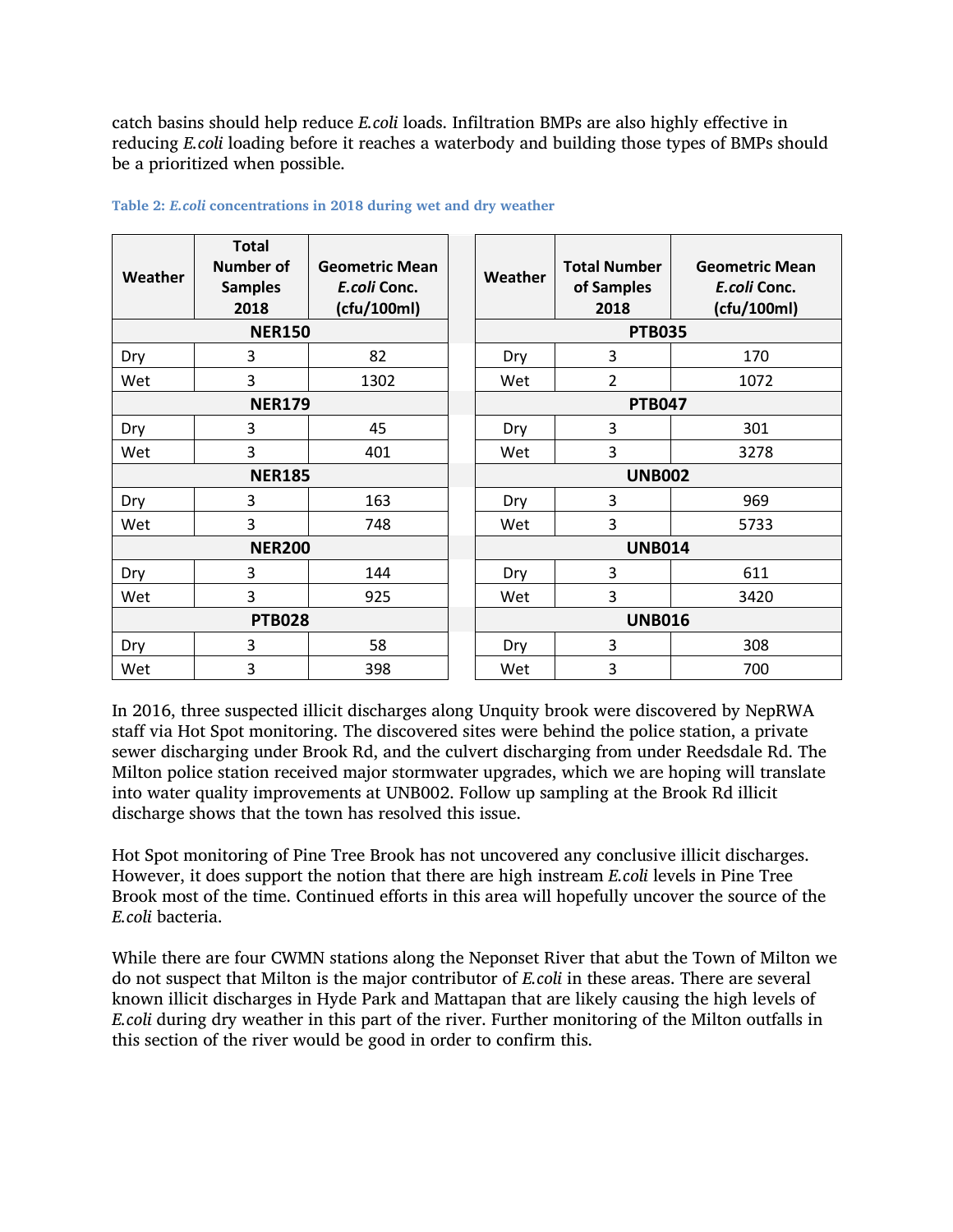#### Phosphorus

Phosphorus is often the limiting nutrient in freshwater aquatic ecosystems, meaning that the level of available phosphorus in any given waterbody is directly linked to that waterbody's ability to produce plant biomass. This is important because too much phosphorus leads to too much biomass, especially of algae which are able to utilize free phosphorus suspended in the water column. This process is called eutrophication. Eutrophication can result in crashes of dissolved oxygen; a critical resource required by all aquatic animals, unsightly and strong smelling algal blooms, destruction of important subaquatic plant communities through reduced light penetration, and harmful cyanobacteria blooms that can be lethally toxic to humans and pets.

The state of Massachusetts does not provide numerical phosphorus standards for classification of water quality impairments. Instead MassDEP uses a narrative standard that includes the EPA gold book standard as well as dissolved oxygen problems and recorded presence of algal blooms. For the purpose of this report, we only used the EPA gold book standard of .05mg/l for streams and .025 mg/l for ponds, to assess the presence of a phosphorus problem since we don't record algae data and phosphorus typically affects dissolved oxygen levels in ponds which we don't sample regularly.

| Site ID       | Dry Weather (mg/L) | Wet Weather (mg/L) | Combined (mg/L) |
|---------------|--------------------|--------------------|-----------------|
| <b>NER150</b> | 0.05238            | 0.07747            | 0.06493         |
| <b>NER179</b> | 0.04694            | 0.05028            | 0.04861         |
| <b>NER185</b> | 0.04458            | 0.05123            | 0.04791         |
| <b>NER200</b> | 0.04556            | 0.05724            | 0.05140         |
| <b>PTB028</b> | 0.04024            | 0.06451            | 0.05238         |
| <b>PTB035</b> | 0.05665            | 0.06795            | 0.06117         |
| <b>PTB047</b> | 0.04356            | 0.08082            | 0.06219         |
| <b>UNB002</b> | 0.07896            | 0.12594            | 0.10245         |
| <b>UNB014</b> | 0.04337            | 0.06781            | 0.05559         |
| <b>UNB016</b> | 0.04686            | 0.07181            | 0.05934         |

| Table 3: Phosphorus concentrations during wet, dry and combined weather in 2018 |  |  |  |
|---------------------------------------------------------------------------------|--|--|--|
|                                                                                 |  |  |  |

Phosphorus loading can come from several sources including stormwater runoff, particularly runoff loaded with sediment or from over-fertilized lawns. Fallen leaves especially those fallen on impervious surfaces, concentrated in gutters, illegally dumped in riparian zones, or collected in catch basins can also contribute to phosphorus loading in stormwater. Finally, improperly maintained septic systems, illicit discharges, and internal loading through the release of phosphorus from sediments and dead aquatic plant material are also common sources of phosphorus loading that are not related to stormwater runoff.

The data in Table 3 show that stormwater runoff is affecting some of Milton's waterbodies more than others. Unquity Brook appears to be particularly impacted by phosphorus rich stormwater discharges compared to Pine Tree Brook and the Neponset River. In 2018, NER179 and NER200 met the gold book standard for Total phosphorus.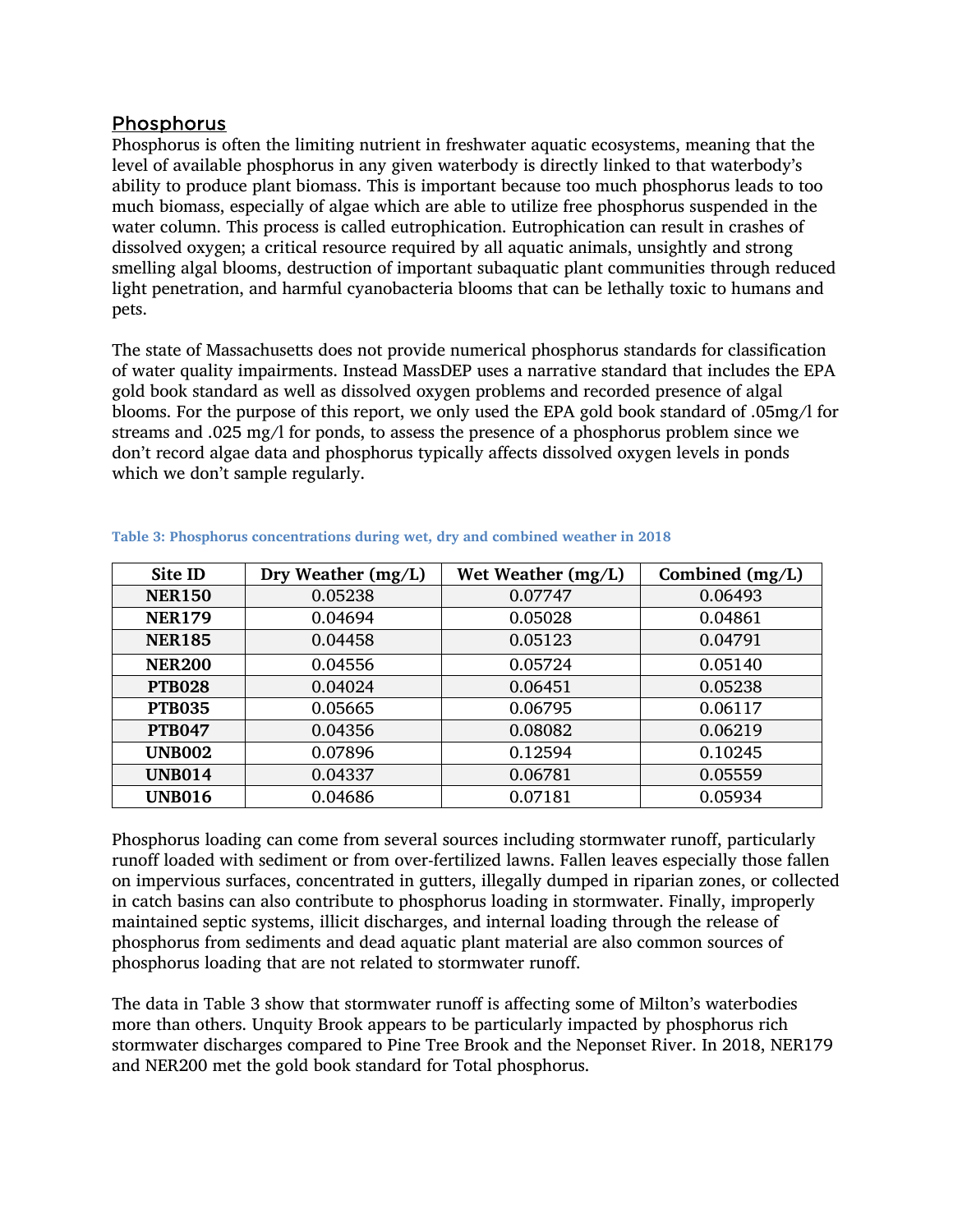It's clear from the data that total phosphorus is a problem in Milton waterways. Structural and non-structural BMPs could help to reduce the concentrations of Phosphorus found locally. Education of citizens about the proper disposal of yard waste, proper lawn fertilization, and keeping gutters clean will help address this issue. Other non-structural BMPs such as streets vacuuming and regular catch basin cleaning will also help. Sewage often contains high concentrations of phosphorus, so eliminating known illicit discharges should help address the problem. Finally, structural BMP's that collect and filter out phosphorus before it reaches a water body will have a large positive impact on water quality, especially those proposed in the heavily impacted Unquity Brook sub-watershed.

### pH

pH is a measure of how acidic or basic something is. The pH of a waterbody is an important factor of habitat quality for aquatic life since water that is too acidic or too basic can be toxic. The pH of a waterbody also influences the behavior of nutrients, determining whether they will be made unavailable by bonding to free carbon in sediments or made available by being released from such bonds. pH is often influenced by bedrock characteristics, groundwater seepage, acid rain, or heavy loading of tannin rich leaves/needles. These do not appear to be issues affecting pH in Milton. The state of Massachusetts determined that the healthy range of pH for waterbodies in the state is 6.5-8.3.

| Site ID       | Dry Weather (mg/L) | Wet Weather (mg/L) | Combined (mg/L) |
|---------------|--------------------|--------------------|-----------------|
| <b>NER150</b> | 7.01               | 6.86               | 6.93            |
| <b>NER179</b> | 6.99               | 6.97               | 6.98            |
| <b>NER185</b> | 6.93               | 7.23               | 7.08            |
| <b>NER200</b> | 7.10               | 7.28               | 7.19            |
| <b>PTB028</b> | 7.15               | 7.13               | 7.14            |
| <b>PTB035</b> | 7.11               | 7.15               | 7.12            |
| <b>PTB047</b> | 6.83               | 7.16               | 7.00            |
| <b>UNB002</b> | 6.94               | 6.97               | 6.96            |
| <b>UNB014</b> | 7.01               | 7.11               | 7.06            |
| <b>UNB016</b> | 7.08               | 7.40               | 7.24            |

#### **Table 4: pH values in 2018**

The data in Table 4 suggest that pH is consistently within a healthy range in Milton.

#### Dissolved Oxygen:

Adequate levels of dissolved oxygen (DO) are necessary to support many aquatic insects, fish and mollusks. These animals utilize dissolved oxygen to breathe. The state of Massachusetts determined that dissolved oxygen levels below 5 mg/L are considered stressful to aquatic organisms. The table below shows the DO data collected by CWMN volunteers in 2018